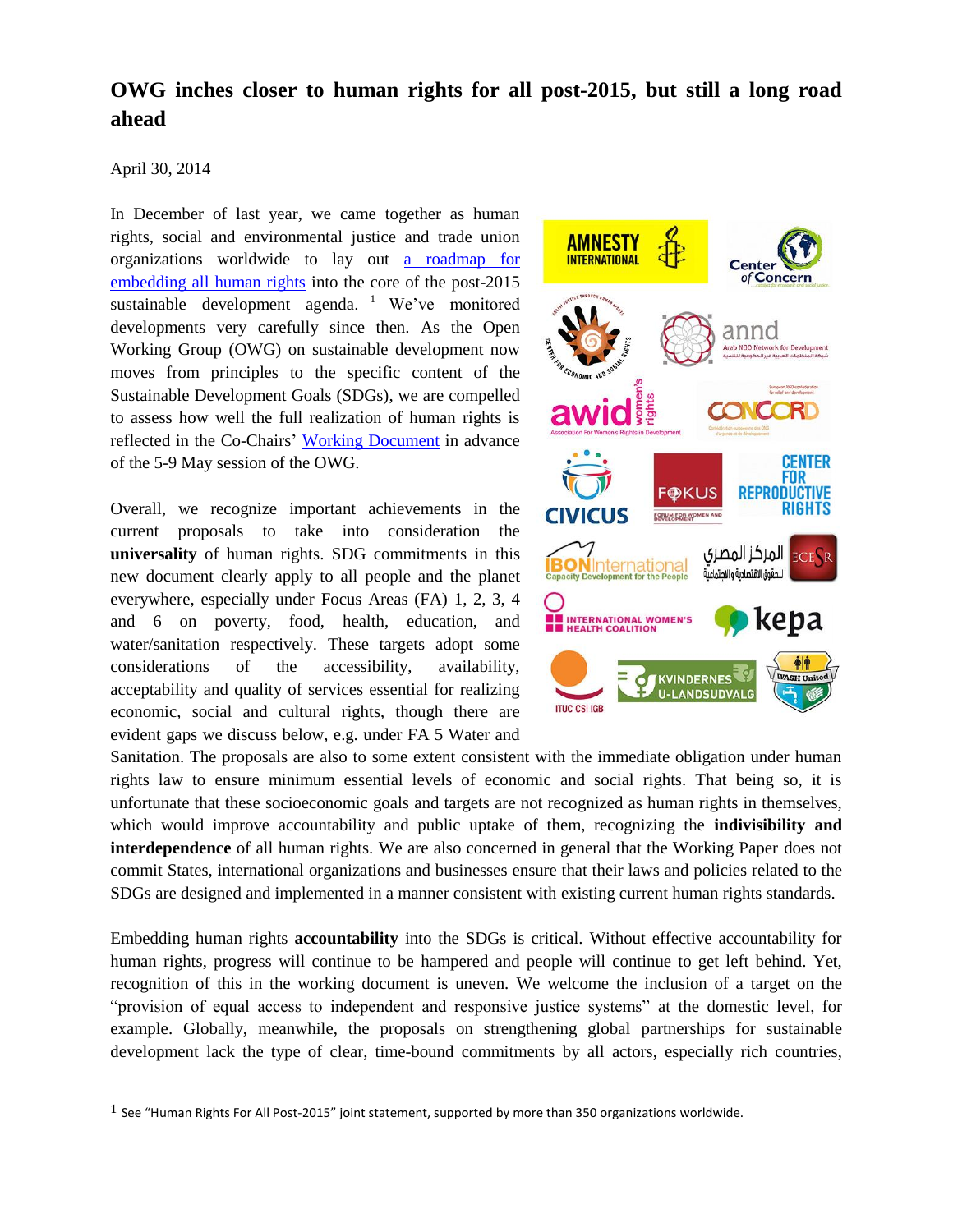international institutions and large businesses, which are key to ensuring mutual human rights accountability between countries, and were a key reason for the skewed accountability relationship in the MDGs.

In this regard, one of the most concerning elements of the Working Document is the lack of clear provisions to ensure that the private sector and international financial institutions remain accountable and fully respect human rights and the environment. It is central to adopt targets which incentivize governments to take concrete measures to prevent business-related human rights and environmental abuses, by *inter alia* mandating independent, rigorous and periodic human rights and environmental impact assessments of all large, influential businesses.

Regarding the human rights principle of **equality and non-discrimination**, the Co-Chairs Document includes some promising elements. In particular, we welcome the inclusion of equality targets prioritizing progress for various disadvantaged groups. We welcome the stand-alone goal on gender equality and women's empowerment, for example, which embraces a broad approach to women's rights, by including targets on ending violence against women and girls, ensuring access to sexual and reproductive health as a matter of right, ensuring access to productive resources and assets and progressively redistributing women's unpaid care work. We also are encouraged by target 4b to "ensure that persons with disabilities have access to inclusive education, skills, development and vocational training," as well as the target 16b to eliminate "discriminatory laws, policies and practices." However, as noted in our comments on FA1, this working document misses an enormous opportunity to address socio-economic inequalities head-on.

We'd like to now take this opportunity to address specific text in selected focus areas.<sup>2</sup>

## **FA 1: Poverty eradication, building shared prosperity and promoting equality**

The emphasis to ensure social protection is very welcome, yet the reference in target **1c** to nationally appropriate social protection measures "including floors" weakens the existing consensus that universal social protection floors are affordable, social and economically necessary and a human rights imperative in all countries. We would propose a commitment by all countries to ensure a quality, nationally-designed social protection floor for all people.

Further, we are concerned that there are no specific targets aimed at assessing inequality, but instead targets which focus on economic opportunity (FA **1f**) and sustaining income growth of the bottom 40% of people (FA **8a**). Neither measure is sure to reduce economic inequality *per se*, let alone eradicate the type of extreme inequality we face today. A concrete target to reduce economic inequality by a said amount per year through enhanced use of progressive taxation, tracked in reference to one of the widely accepted metrics of income inequality, and disaggregated across disadvantaged groups, would be a more direct and effective method of tackling the world's most significant development problem today.

Further, we suggest that target **1e** include reference to achieving decent work for all, including by women and young people.

 $\overline{a}$ 

<sup>&</sup>lt;sup>2</sup> Please note that these suggestions are not intended to be comprehensive of the range of concerns of signatory organizations.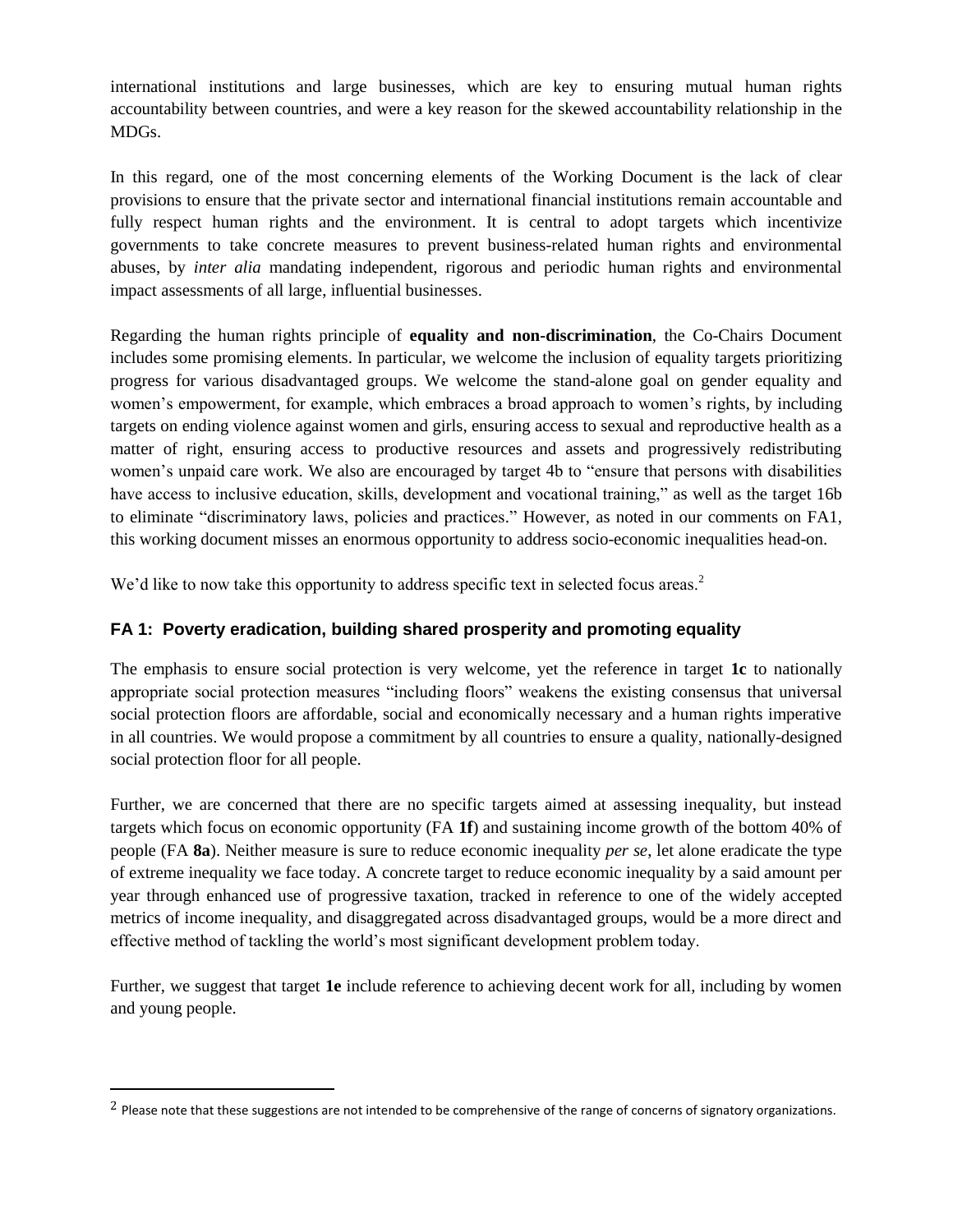## **FA5: Gender equality and women's empowerment**

The promotion of equal participation of women in decision making at all levels, in particular gender sensitive budgets, is welcome although it could have gone further by including parity in decision-making and leadership, as well as in peace processes and other situations of transition. Women's and girls' rights, gender equality and the rights of persons with disabilities furthermore, should be embedded in all 16 focus areas. Further, we miss references to the guiding legal framework that supports the full realization of women´s empowerment, gender equality and women's rights including the CEDAW, the Beijing Platform for Action, ICPD, Vienna Declaration on Human Rights and the Rio+20 outcome document. Equality and empowerment are necessary, but they cannot be achieved without firm commitment to and fulfillment of women's human rights.

Gender inequality is entrenched into the very structure of society and plays into the distribution of power at every level. Gender discrimination intersecting with discrimination on other grounds, and gender-based violence, continues to exacerbate the marginalization of certain groups and limit their ability to exercise their human rights and fully participate in development. Therefore it is not feasible to tackle inequalities without addressing gender inequality, gender discrimination and gender-based violence. Gender discrimination affects not only women and girls as historically disadvantaged groups, compared to men and boys, but also everybody who does not fit the socially prescribed gender roles such as LGBTI (lesbian, gay, bisexual, transgender, and intersex), gender non-conforming individuals or those who are unmarried, young or old.

We call on you to address the following gaps in focus area 5:

- Target **5a** should refer to ending discrimination against girls and ending **harmful practices**  including language on eliminating early and forced marriage, ending female genital mutilation, honour killings and sexual violence perpetrated during and after conflict.
- **5c** should include a commitment to **universal and free** education at all levels; **with focus on the most marginalised women and girls, including indigenous, ethnic minorities, those living with disabilities, those living in rural areas and migrants.** It should also include provision of comprehensive **sexuality education programs.**
- **5i** should commit to ensuring sexual and reproductive health and rights of women of all ages, especially adolescent girls, to guarantee sexual, bodily and reproductive autonomy free from stigma, **violence, coercion and discrimination**
- **5h** is very welcome, but should ensure the recognition, reduction, and redistribution of unpaid care work, which is currently done mostly by women and migrant domestic workers

Moreover, the recognition of the importance of financing for gender equality should be highlighted in the means of implementation. It is also imperative that alongside gender budgeting, OWG members support human rights impact analyses of budget and tax policies across disadvantaged groups, women included.

#### **FA 6: Water and Sanitation**

We are concerned that proposed target **6a** does not aim to ensure that sufficient water is available for personal and domestic uses, that water and sanitation is acceptable to users and that sanitation provides privacy and ensures dignity. As stated, therefore, the target does not include important aspects of the rights to water and sanitation as recognized by the UN Human Rights Council and international human rights bodies. The result may be that efforts to meet the goal might, for example, neglect the need for sufficient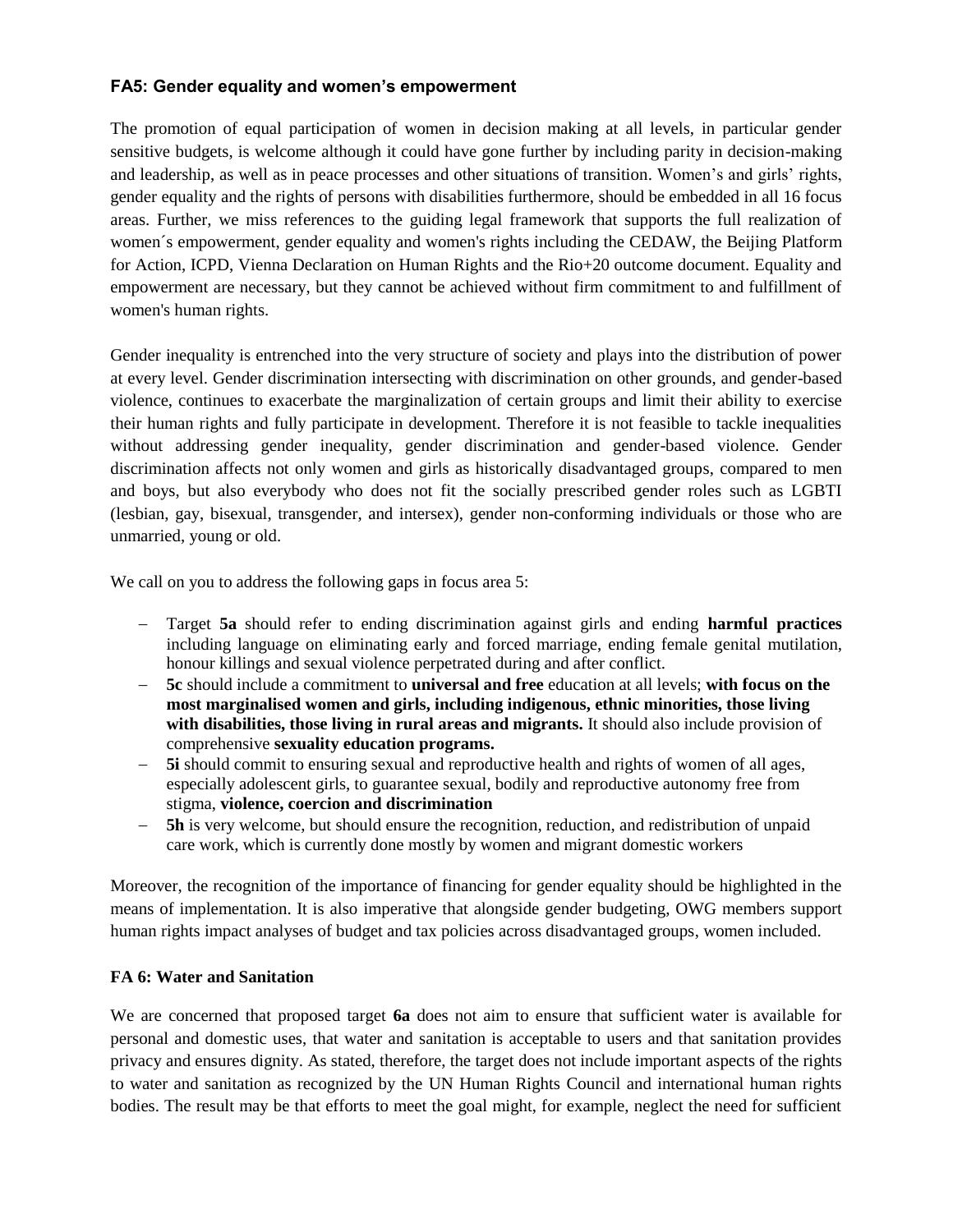water and accessible facilities for people with disabilities and ignore the need for facilities for menstrual hygiene.

The term 'drinking water' is also problematic as it might suggest that the target refers only to water for drinking purposes. Rather, it should refer to 'potable' water to make clear that the target aims to address essential household uses.

The target also does not refer to access to water and sanitation in schools, health facilities, workplaces and refugee camps, which had been listed in the FA document of 18 March 2014. Access in these institutions should be made explicit in the target, as such institutions were not included in the MDG Goals on water and sanitation. If water and sanitation is not available in these institutions, the proposed Goals on education, gender equality and health will not be met.

## **FA 8. Economic growth, employment and infrastructure**

We regret that the issue of Employment, and in particular Decent Work, is no longer a focus area in its own right, especially given the magnitude of the challenge of effectively responding to staggering rates of unemployment and increasing inequality. We would then insist that each component of this focus area be accorded equal priority, in terms of resulting targets and commitments. We also propose that the title of the focus area (or goal) include *Decent Work for All* and explicitly read *Inclusive Economic Growth* i.e. Inclusive Economic Growth, Employment and Decent Work for All, and Infrastructure.

The current list of targets, while not exhaustive, provide a sound basis to address the challenge of unemployment. We therefore caution against eliminating any of the employment related targets. We strongly support the retention of all targets related to employment (8b, c, h, i, j) here and in other focus areas—though we would appreciate consistency in language on employment and decent work with target **8b** throughout the document, which is not necessarily the case currently.

In particular, we strongly support **8b** (*achieve full and productive employment and decent work for all who seek employment including for marginalized groups by 2030*), though we would propose to enumerate the four pillars of decent work—job creation, social protection, workers' rights and social dialogue. We also seek clarity on the reference to "for all who seek employment", as some people already in employment, formal or informal, do not enjoy decent work.

We also strongly support target **8h** (*protect the rights of all workers, including migrant workers, in compliance with ILO fundamental rights at work*) and ask that every effort be made to retain this target. That said, the effectiveness of such a target will lie in the indicators developed to support it and here we would like to ensure that the full depth of these principles is captured in the articulation, especially those elements that directly respond to the challenge of inequality, i.e. ILO Conventions 87, 98, 100, and 111.

#### **FA 15: Strengthened global partnerships for sustainable development**

Transparency and meaningful participation over sustainable development are laudably addressed. Yet they still require strengthening from a human rights perspective. Target **15n** is well-designed to promote participatory sustainable development decision-making at national and international levels, and we strongly advocate for its retention. Yet, member states will need to do more than simply 'promoting' participation; they will need to commit to guaranteeing active and truly meaningful involvement of people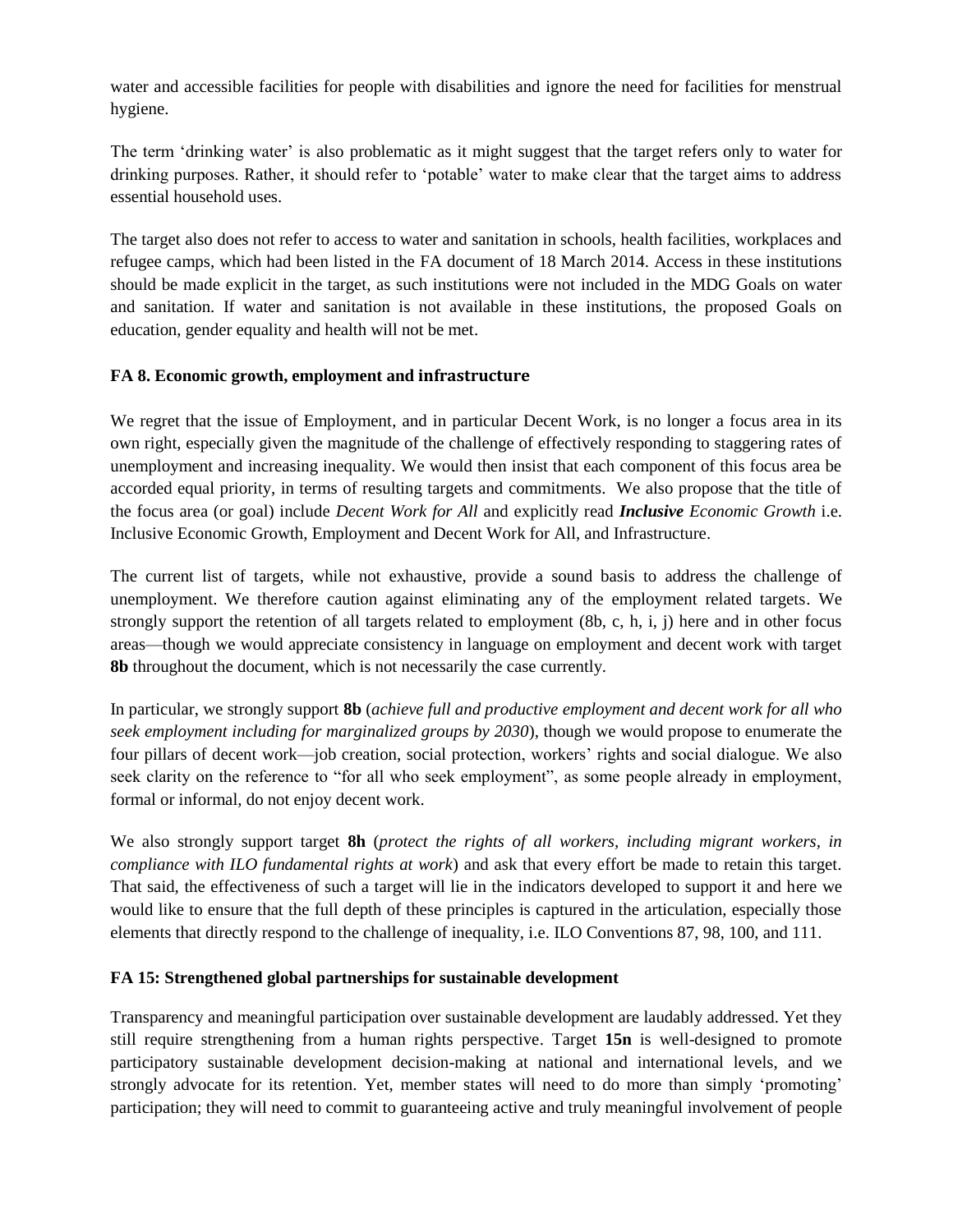in the design and implementation of sustainable development-related policies at all levels, and actively support citizen-led systems of monitoring these policies.

Further, we believe that the proposals do not correctly align the global partnership for development with human rights standards. It is particularly alarming that the document does not recognize existing obligations of international cooperation, and the associated duties to respect, protect and help fulfill human rights beyond borders. No government can know whether their policies, laws and international agreements will have foreseeable human rights impacts abroad unless they conduct proper assessments, with public participation of the risks and potential extraterritorial impacts of their laws, policies and practices on the enjoyment of the full range of human rights, including economic, social and cultural rights. For this reason, we recommend clear commitments from governments, international institutions and large businesses to conduct periodic and independent human rights impact assessments of their policies, within and beyond their borders. Furthermore, we encourage the strengthening of independent human rights complaints mechanisms to provide means of redress for individuals and groups adversely affected by bilateral, multilateral, or private sector-funded sustainable development programs.

Finally, we note with concern that **15v** does not include any explicit reference to the responsibilities of businesses and international organizations (including international financial institutions) to respect human rights and to exercise due diligence to assess, prevent and mitigate their adverse impact on human rights, in accordance with human rights law.

#### **FA 16: Peaceful and inclusive societies, rule of law and capable institutions**

Effective human rights accountability built into the Post 2015 framework will not only allow individuals and communities to hold States to account for their progress, but also assist States to monitor their performance against human rights-based indicators. This can be an important tool in which States can ensure that throughout the development process all arms of government, at local and national level, are working in tandem towards achieving the obligations to which their states have committed by becoming party to international human rights treaties. For these reasons, we strongly call on OWG members to retain and strengthen FA 16.

More specifically, the proposed target **16b** is welcome, yet "eliminating discriminatory laws, policies and practices" is an immediate obligation under international human rights law. States should not be given until 2030 to do so.

Further, civil and political rights guarantees are absolutely critical to empower citizen-led sustainable development. Yet, target **16f** remove unnecessary restrictions of freedom of media, association and speech," will be useless as formulated because it gives ultimate discretion to governments to define what is a necessary restriction. The target should be kept, but re-phrased along the lines of removing restrictions that are contrary to international human rights law. Further, this target should expressly include freedom of assembly, meaningful political participation, the right to information as well as protection of civil society space and human rights and environmental defenders.

We welcome the recognition of the central need for capable institutions. It is unclear however under 'Rule of Law, capable institutions' target (a) what type of institutions should be developed. Similarly, clarity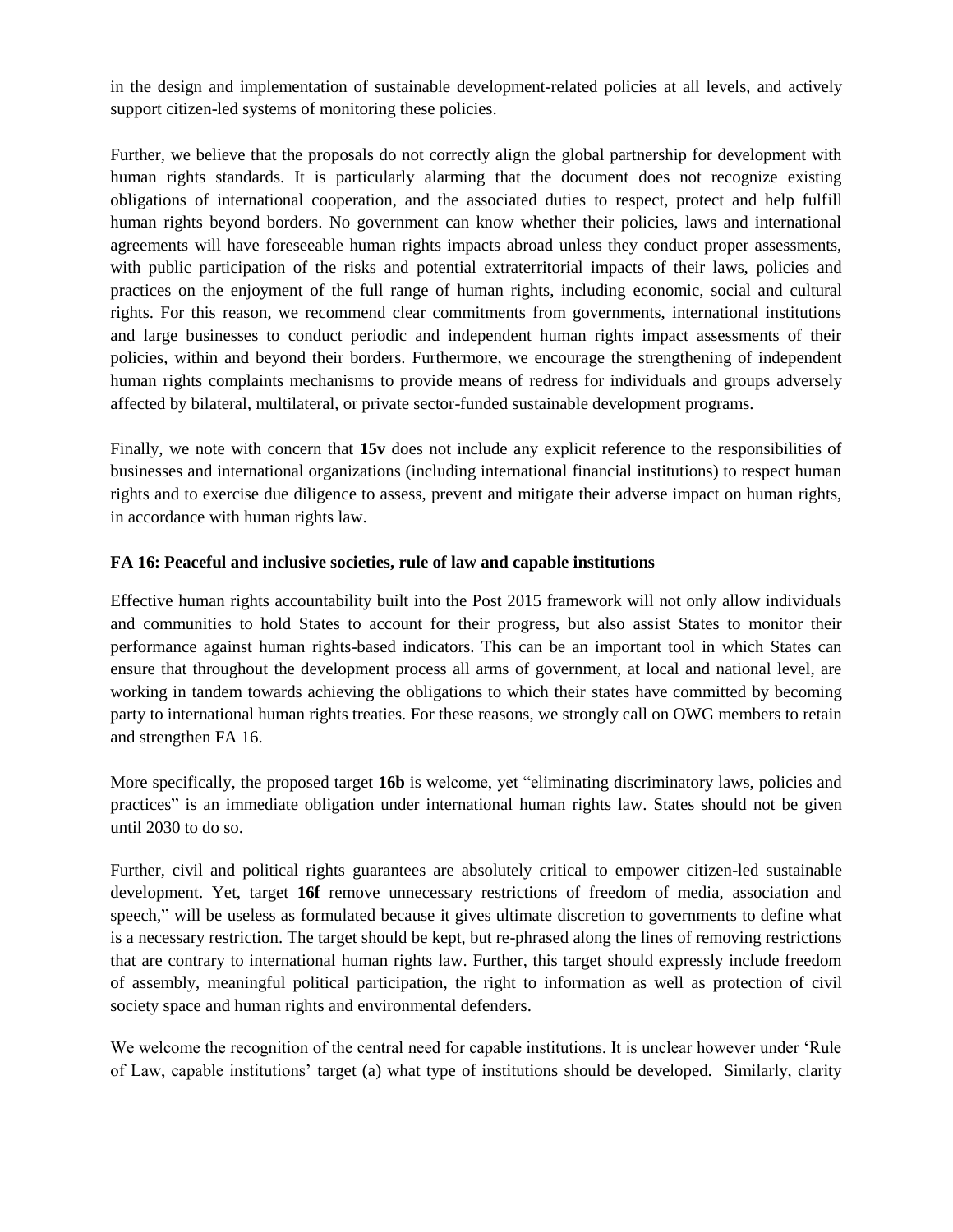needs to be provided with respect to providing public services for all by 2020 focusing on the need to ensure accessible and affordable justice systems and legal aid.

Target **16b** of providing access to independent and responsive justice system is a key step forward, especially to boost access to remedies for injustices related to employment, business, taxation, trade and finance policies. Yet, this would benefit from making explicit the need to ensure the right to an effective remedy for all. We should clarify that a person has an immediate right to a remedy under international human rights law, and States must not defer or delay the implementation of this legal obligation. The OWG should explicitly re-affirm this, and not give States until 2030 to provide equal access to independent and responsible justice system. Further, ensuring equal access to the justice system requires concrete measures to eradicate existing barriers to access justice, particularly the affordability of justice for people living in poverty. This target should then be complemented by a commitment to eradicate all barriers to access justice. Further, the target should guarantee that justice systems will provide a remedy for civil, political, social, economic, cultural and environmental human rights so as to buttress nationallevel accountability over the SDGs.

We very much support target **16d** on access to information in regard to public finance management, public procurement and national sustainable development plans. Yet, surely the right to information should not be restricted to those important but limited areas. Health and education policies, for example, trade and investment policies, as well as a whole plethora of other policy areas directly affect people's enjoyment of human rights in sustainable development. The target should thus be re-phrased so as to aim to improve the right to information on all aspects of public policies, including economic, social, financial and environmental fields. We would also specify that such information should be timely, of high-quality, accessible, reliable and disaggregated.

In view of these commendations and of these criticisms, we stand ready to contribute over the course of the next year to ensure the post-2015 sustainable development agenda be founded more securely on the central pillar of the UN system—human rights.

#### *To date, this joint statement is supported by the following organizations:*

Amnesty International Arab NGO Network for Development Association for Women's Rights in Development (AWID) Center of Concern Center for Reproductive Rights Center for Economic and Social Rights (CESR) CIVICUS: World Alliance for Citizen Participation CONCORD – Sweden Egyptian Center for Economic and Social Rights (ECESR) Equality Now FOKUS—Forum for Women and Development IBON International International Women's Health Coalition International Trade Union Confederation (ITUC)